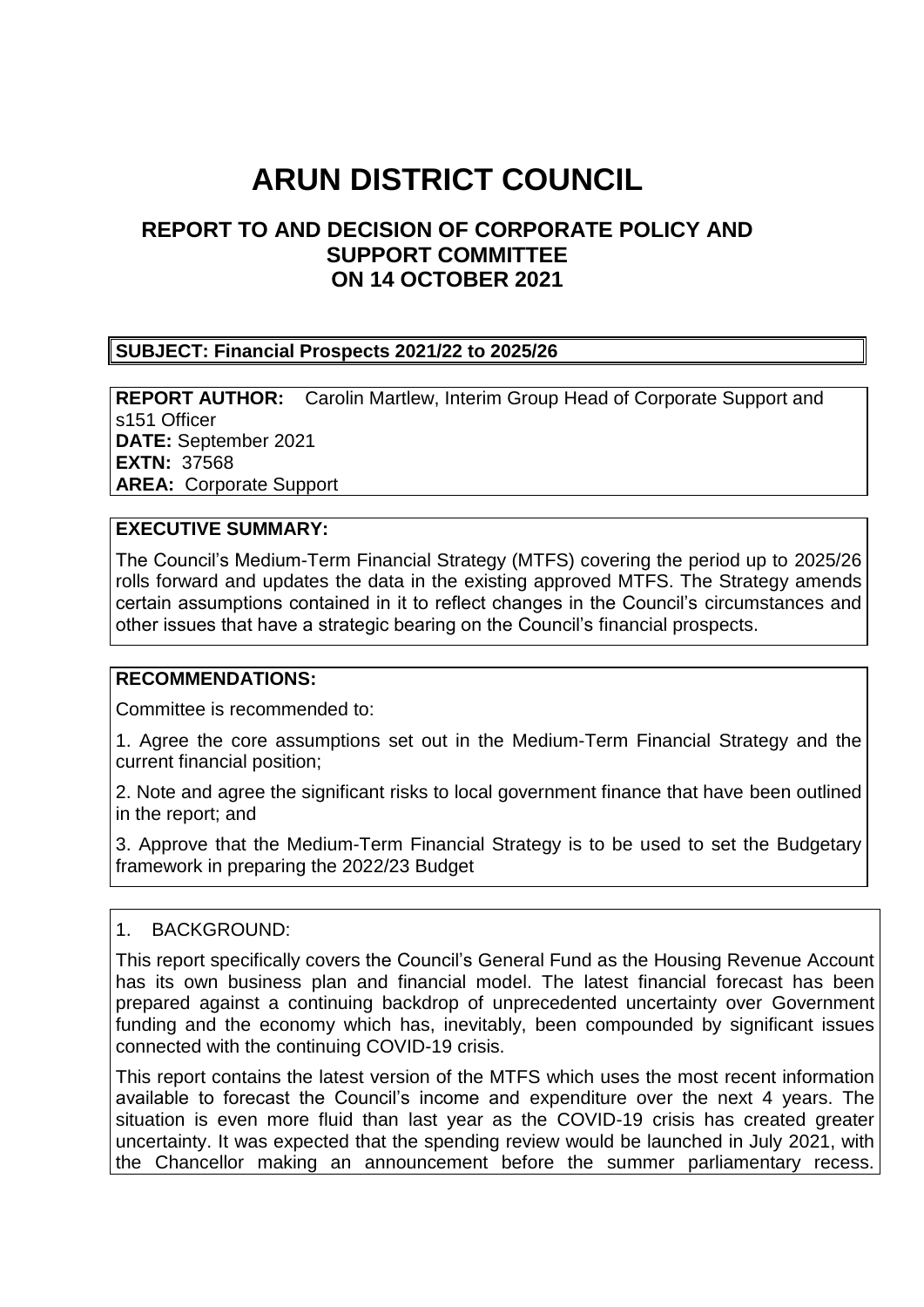However, this was delayed until September at the earliest, along with an announcement on social care. The social care announcement has now been made and is discussed below. The delayed "formal launch" will provide "details for how much overall government spending will rise by in the next financial year". The delay probably also makes a November announcement more likely than October.

The Chancellor's expected launch statement should give a broad outline of the spending totals that are available – but details about the package for local government in 2022-23 will not be known until later in November, or even the provisional settlement in December 2021. It was hoped the spending review will cover the remainder of the parliament, but the tight timescales might now make a one-year settlement more likely, similar to recent years. This gives rise to difficulties in medium term financial planning.

Recent Institute of Financial Studies analysis states that "government support to local government largely met pandemic-related pressures in 2020-21", and probably in 2021-22 as well. But "problems loom" from 2022-23 onwards and the sector will require support from central government "potentially running into the billions". Yet, based on current plans, local government can expect real-terms cuts in funding from 2022-23 onwards. This is shown in the MTFS and discussed further below.

The government's Fair Funding Review and Business Rates Reforms are now expected to be implemented with effect from 2023/24. These coinciding changes are expected to wipe out the considerable business rates growth that has accrued to the Council since the inception of the current scheme in 2013/14. This leaves the whole situation extremely uncertain as BRRS will be the main source of funding for the Council and makes forecasting an inexact science. Inevitably, informed assumptions on this key variable have had to be made and as there has been no adjustment to the scheme in 2021/22, the changes are expected to materialise from 2023/24. Members have previously been advised there will be a huge detrimental effect on the Council if the accumulated growth is distributed evenly across the country.

The financial effects of COVID have been severe for the Council, in common with other local authorities across the country. The first UK lockdown commenced on 23 March 2020. At that stage, the Council anticipated approximately £1.993m of net additional expenditure and an estimated loss in income of approximately £2.52m during 2020/21. There were noticeable reductions in income from licences and property & estates, whilst Planning income remained buoyant. However, a gradual return of most income streams did occur, although not to the levels previously budgeted for. The Government provided a range of support in the form of grants and relief. For the financial year 2020/21, the Council received a number of grants which included £56m support for businesses, £945k Council tax Hardship fund, £2.37m C-19 support grant, £931k service related and £1m Sales, fees and service support grant.

In addition, there were a number of Business Rates grants schemes initiated by the Government to support Business throughout this pandemic. These were administered by the Council

The Council is eligible for 75% Tax Income Guarantee (TIG) for the loss of income on Council Tax (£62k) and Business rates (£689k) as a compensation for the decrease in collection during 2020/21 due to COVID19.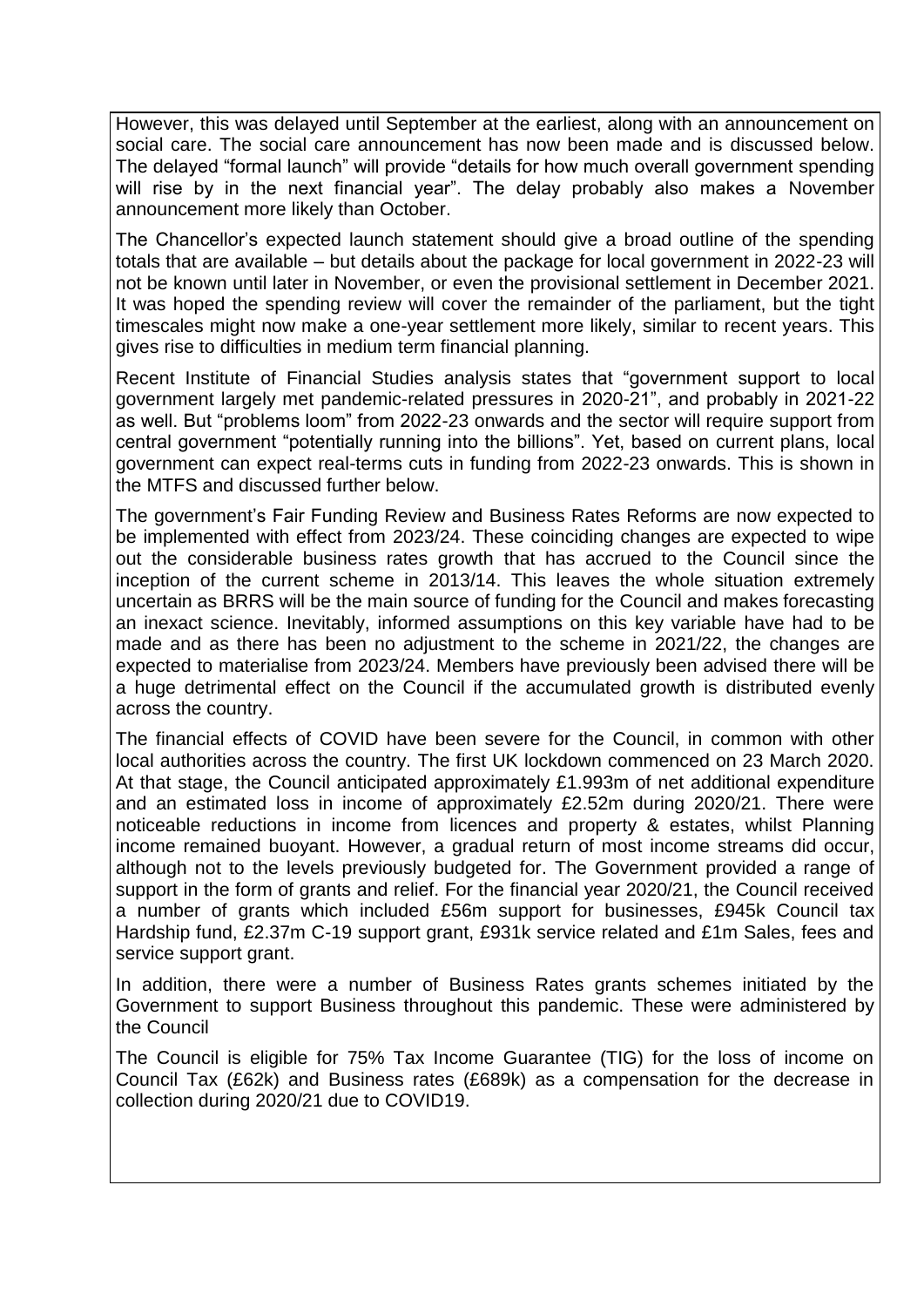The Collection Fund had a deficit of £26m at 31 March 2021 – this is repaid by the precepting authorities over future financial years. Arun's share of the deficit of £9.3m is shown in the Collection Fund Adjustment Account and is due to be repaid over a period of three years commencing 2021/22 to 2023/24.

However, due to sound financial management and the welcome central government support, the outturn showed a balanced General Fund and a material increase in earmarked reserve balances at 31 March 2021.

In preparing this report, a number of more detailed assumptions have been reviewed and input into the financial model. This uses a wide range of strategically important financial assumptions and variables to obtain an informed view on year end balances, and to quantify the potential of any capital programme resources whilst maintaining a minimum level of General Fund balances of £4million. The assessment of the various assumptions is always considered carefully whilst taking a prudent view.

It must be appreciated that with a financial strategy it consists of a series of assumptions using the best available information to inform a financial forecast. As in last year, this is even more challenging than in previous years due to delayed expected changes in government funding combined with the ongoing effects of the Corona virus pandemic.

It has therefore been necessary to make changes/updates to some of the previous assumptions to address all of the factors which affect the Council. The principal assumptions made are:

- Council Tax increases by £5 per annum which is currently the maximum allowed for similar District Councils;
- There is an inflationary increase in salary costs in 2022/23. Thereafter an increase of 2% per annum is estimated. The effect of the government's recent announcement increasing National Insurance contributions from 2022/23 is included;
- If possible, the model assumes cash limited sums for goods and services (no inflationary rise) for the period, otherwise inflation is provided for;
- The most up to date figure available has been used for the lump sum payable to the pension fund which was reflected in the latest report from the actuary for 2022/23. At that stage, a triennial valuation is due. Until this is confirmed, it is assumed the 2022/23 figure remains constant over the reporting period.
- It is assumed all discretionary fees and charges imposed by the Council increase by at least 2.5% per year.

It is difficult to model enhancements to the capital programme and to calculate the resources that will be available due to the funding uncertainties and slippage caused by the pandemic. There is, inevitably, a requirement to allow for business-critical IT systems and infrastructure as systems fall out of maintenance/support and become life expired. It is clear that the Council will have to take a prudent approach regarding capital/one off schemes.

It has been assumed that the Council continues with the enhanced capital programme, but this will have to be a subject for discussion and review given the financial challenges that the Council is facing. It is essential that expenditure continues to be prioritised for the essential maintenance programme to ensure that operational assets are maintained at the required standard for service delivery.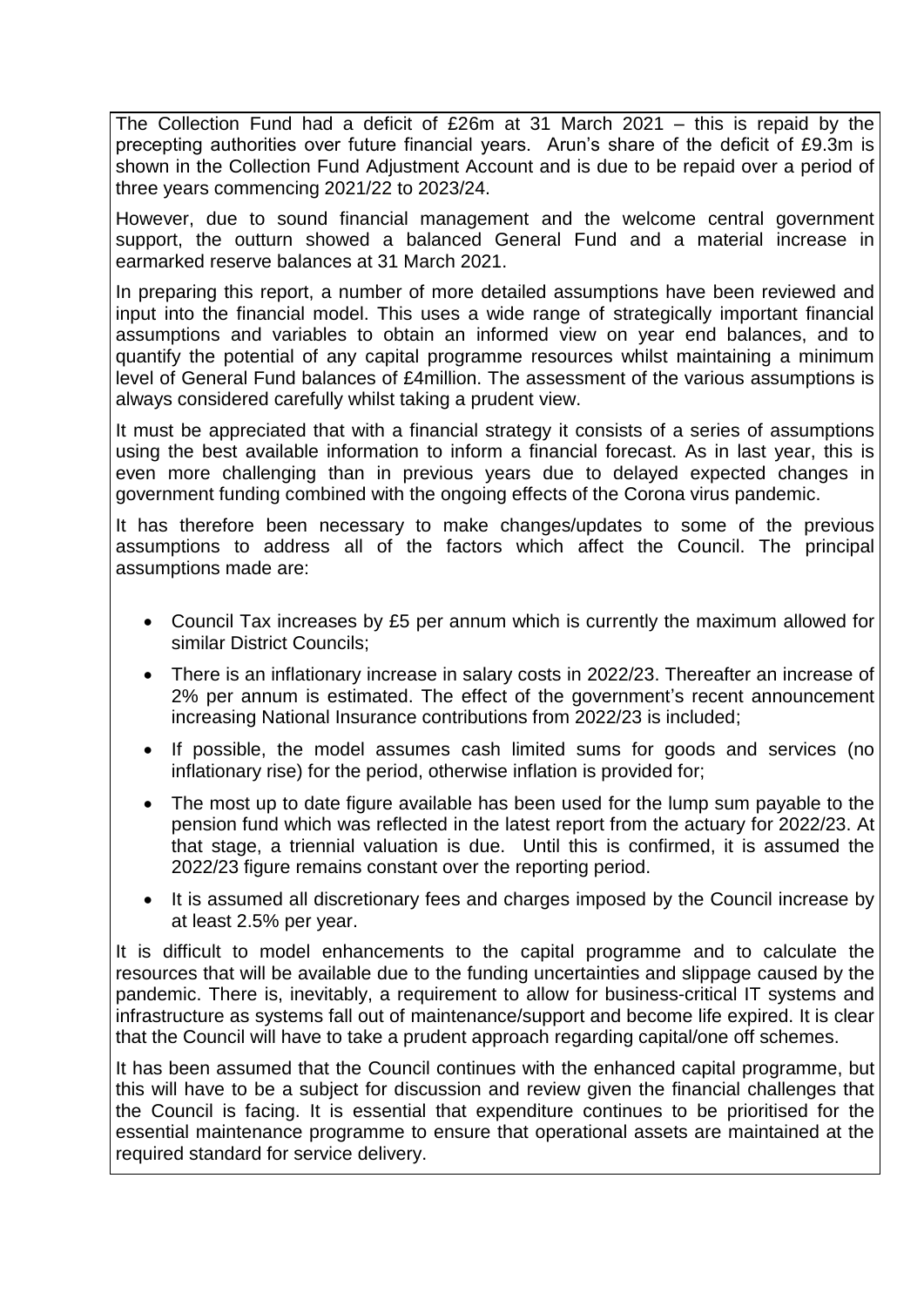The forecast also includes the assumption of £500k for one off pump priming projects to help progress Council priorities. As in previous years the Council will underpin its capital programme with the use of capital receipts to protect scarce revenue resources.

The most volatile and significant variable continues to be the Retention of Business Rates, as detailed above, but a further significant funding source is New Homes Bonus (NHB) which is dictated by housing growth within the District. However, latest information regarding NHB is that the Government will wind down the scheme and no income will be received from 2023/24. No information is currently available for a replacement scheme.

The following section outlines a number of risks that are associated with the MTFS and how these may be mitigated.

#### **2. PROPOSAL(S):**

#### Risks

The most serious financial risk that the Council is facing is the potential implications of changes in Local Government funding as outlined in the preceding section. From 2023/24, if the projections are correct, a material recurring deficit appears on the General Fund Budget.

There are a number of risks around the retention of Business Rates which is the major funding source from central government and will likely be the sole source in future. The effect of COVID19 on the economy and on business rates has made fundamental changes to business rates or, even, replacement with a different business tax much more likely. Whilst the best available information has been used, as outlined above, there is also a risk that the level of business rate appeals will be more than has been anticipated and this risk lies with local government. As mitigation against this significant risk and the detrimental funding changes expected, the Council has enhanced the Funding Resilience Reserve. It is pleasing to note that during 2020/21, a contribution of £833k was made to this reserve increasing the balance to £6.66m. This will provide a valuable buffer when central government funding is anticipated to reduce and will act as a hedge against the economic effects of COVID19. However, this reserve should not, solely, be used for supporting the budget as it could also, potentially be used to pump prime transformational projects. It is acknowledged, however, that this is a temporary finite measure and the underlying funding gap will have to be addressed by the Council.

The proposals concerning NHB are a significant concern and the assumption is that this will be ceased after 2022/23 with no replacement available. Again, all that can be done is to monitor the situation closely and retain a reserve, as outlined above, to address the anticipated funding shortfall.

The income from Council Tax is generally relatively certain but the expected recession resulting from COVID19, and the expected increase in unemployment once the furlough scheme is wound down means there could be an adverse effect on the Council's taxbase (i.e. could offset or wipe out any gains from new dwellings). This would happen if the increase in unemployment caused an increased number of people to seek support from the Council Tax Reduction Scheme which reduces the taxbase. This creates greater risks and uncertainty in forecasting. In addition, as a result of courts being closed during the COVID19 outbreak, implementation of Universal Credits and unable to secure debts with DWP it is proving more difficult to collect Housing Benefit overpayments. This is likely to continue until backlogs are reduced.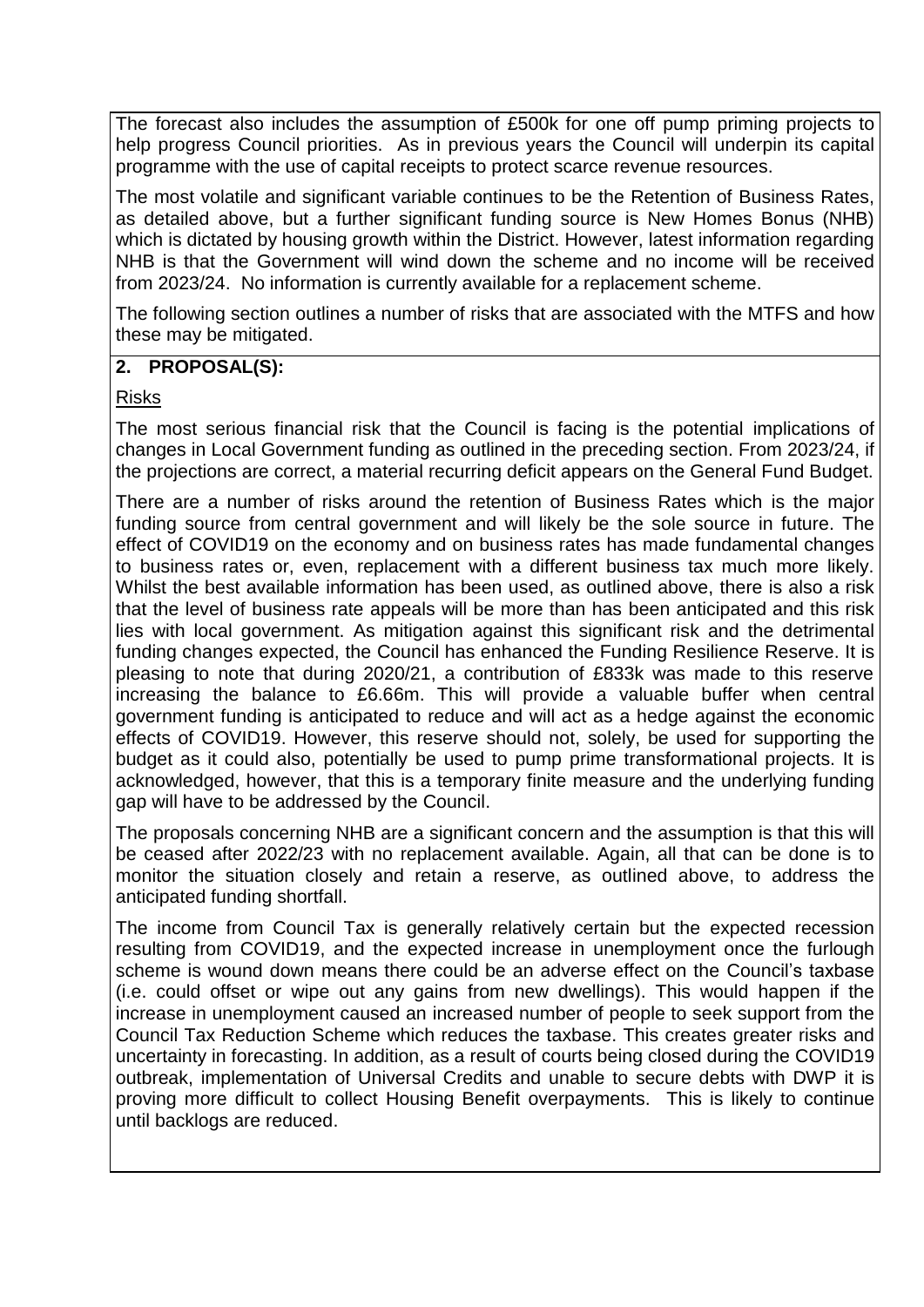There are also other expenditure pressures in a number of areas, notably leisure, especially since reopening the leisure centres, and these will be monitored closely and the effect of these reflected in the financial strategy. Regular meetings are taking place with the Leisure services provider. Latest projections received from the provider indicate that a shortfall in contact income is likely in 2021/22. The Provider projects income levels to be restored by April 2022 so no adjustment has been made to the MTFS for this at this stage.

Due to the United Kingdom leaving the EU, the COVID19 pandemic and extensive forest fires throughout North America and Europe, certain commodities and labour are in short supply. This may have an effect on the Council's ability to provide services and deliver its capital programme.

On 8 September 2021, the government announced its intention to increase National Insurance contributions by 1.25% to assist with funding the National Health Service and assist with the social care funding crisis. The increase will be applicable from 1 April 2022 and is on both employee and employer contributions. This represents an increase of £120k per annum in cost to the Council and is built into the projections.

The Council's current Cleansing contract expires on 31 January 2023. A replacement contract will be procured. There is a risk that a new contract may result in a significant increase in cost. Should this be the outcome, Members will be advised at the earliest opportunity. Obviously, efficiencies and savings will be sought in pre-contract preparation and negotiations.

Whilst the extent of funding cuts on Arun remains largely unknown it is vitally important to mitigate, as much as possible, against such significant risks. The most effective mitigation against this is to hold sufficient balances to ensure that the Council has enough time to plan and implement any reductions in expenditure and are not obliged to make rushed or ill informed decisions. It is also important to ensure that a robust approach is taken to any investment decisions and stipulate that all are accompanied by a thorough business plan which clearly outlines all costs and benefits. In addition, all decisions must be prudent, affordable and sustainable and any planned savings are realised.

#### Indicative Projections

The following table shows the current situation given all of the assumptions and omissions outlined above. These will be, inevitably, be fine-tuned as more information becomes available and have to be read in conjunction with all of the caveats and uncertainties outlined earlier in the report. It should be stressed that the balances figures are purely indicative and show what the situation would be if no remedial action were to be taken. In practice, the Council will need to fully assess the implications of any reductions in external funding and develop a strategy to make the necessary reductions in net expenditure to ensure a prudent level of balances is maintained.

The effects of the above assumptions are summarised in the table below: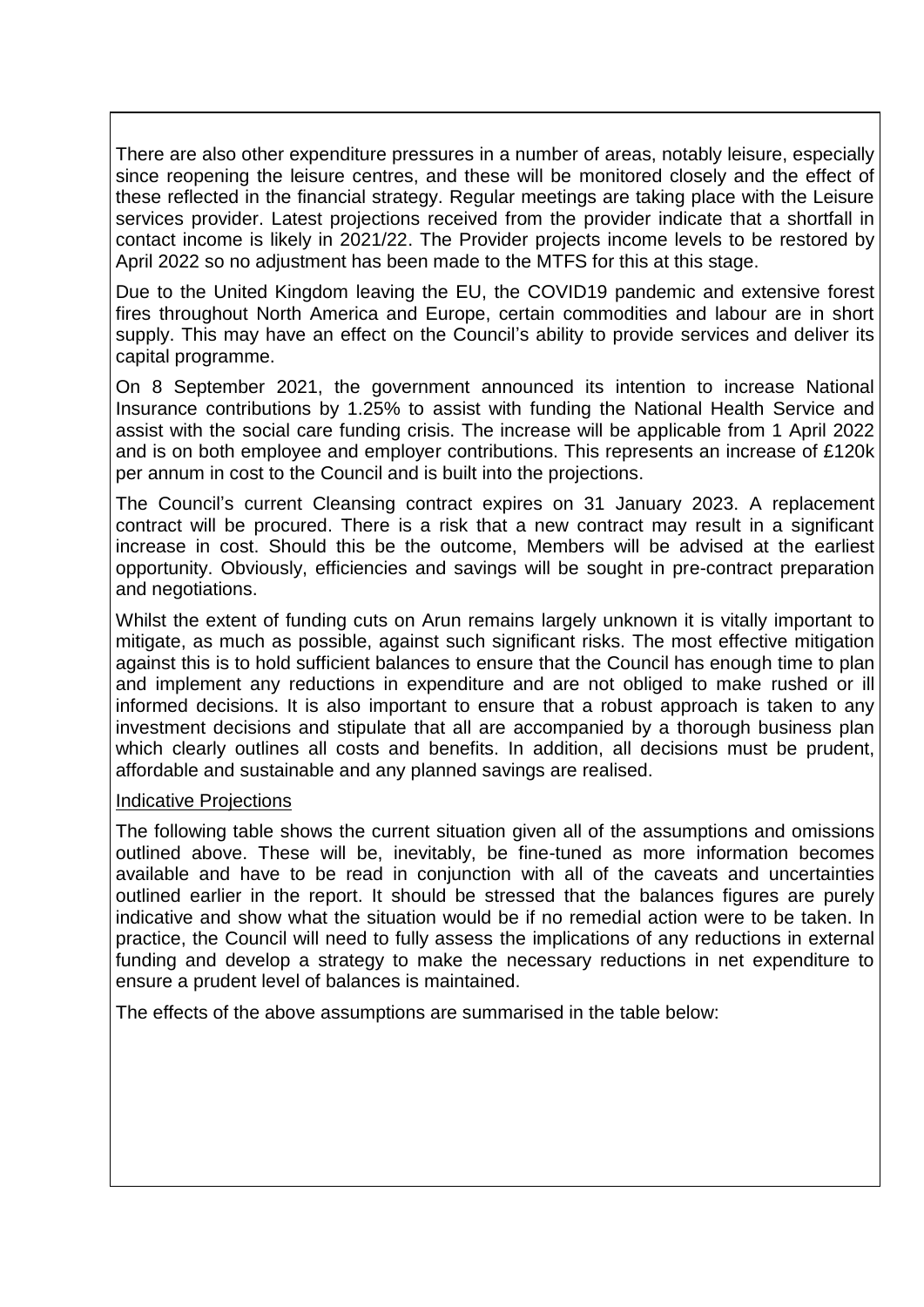|                                  | 2021/22<br>£'000 | 2021/22<br>Revised £'000 | 2022/23<br>£'000 | 2023/24<br>£'000 | 2024/25<br>£'000 | 2025/26<br>£'000 |
|----------------------------------|------------------|--------------------------|------------------|------------------|------------------|------------------|
| Net Expenditure                  | 25,897           | 25,897                   | 26,405           | 27,076           | 27,739           | 28,377           |
| Surplus/ (Deficit)               | 0                | 0                        | (1, 510)         | (4, 515)         | (3, 774)         | (3, 415)         |
| Resilience<br>Funding<br>Reserve |                  |                          |                  | 4,515            | 2,144            |                  |
| <b>Balances</b>                  | 7,076            | 7,076                    | 5,566            | 5,566            | 3,936            | 521              |

When considering the figures above it is important to consider the issues outlined earlier in the report and, especially the uncertainty regarding central government funding and they can only be regarded as indicative at this stage. The underlying financial position is masked to a certain extent by the ongoing effects of the COVID19 pandemic, the earmarked reserve contributions, from the Funding Resilience Reserve to cover the reduction in external funding, but the effect of that can be seen above. However, given the expected reduction in funding the trend of deficits is not surprising. It is fortunate that the Council's prudent financial management has resulted in sufficient balances in hand which will enable a strategy with a measured approach to be formulated. In addition, the strategy will be refreshed as detail emerges at the earliest opportunity.

The Council are already taking positive steps to address the sizeable deficit outlined above and recruitment to all vacant posts have to be approved by Corporate Management Team (CMT) before they are recruited to and managers are expected to make savings when recruiting. In addition to this, the Chief Executive is leading on a comprehensive savings exercise with the aim of making significant reductions to the Council's base budget. However, given the additional problems caused by COVID19 this has not progressed as expected. Therefore, it is essential that the Council review and develop a strategy to address the savings target indicated in the table above.

The likely deficit for the 2022/23 budget will be dependent upon any additional Government support that may be announced at the time of the settlement and any dampening for future years.

**3. OPTIONS:**

| 1. To accept the assumptions outlined in the strategy.     |            |           |
|------------------------------------------------------------|------------|-----------|
| 2. To not accept the assumptions outlined in the strategy. |            |           |
| <b>CONSULTATION:</b><br>$4_{-}$                            |            |           |
| Has consultation been undertaken with:                     | <b>YES</b> | <b>NO</b> |
| <b>Relevant Town/Parish Council</b>                        |            |           |
| <b>Relevant District Ward Councillors</b>                  |            |           |
| Other groups/persons (please specify)                      |            |           |
|                                                            |            |           |